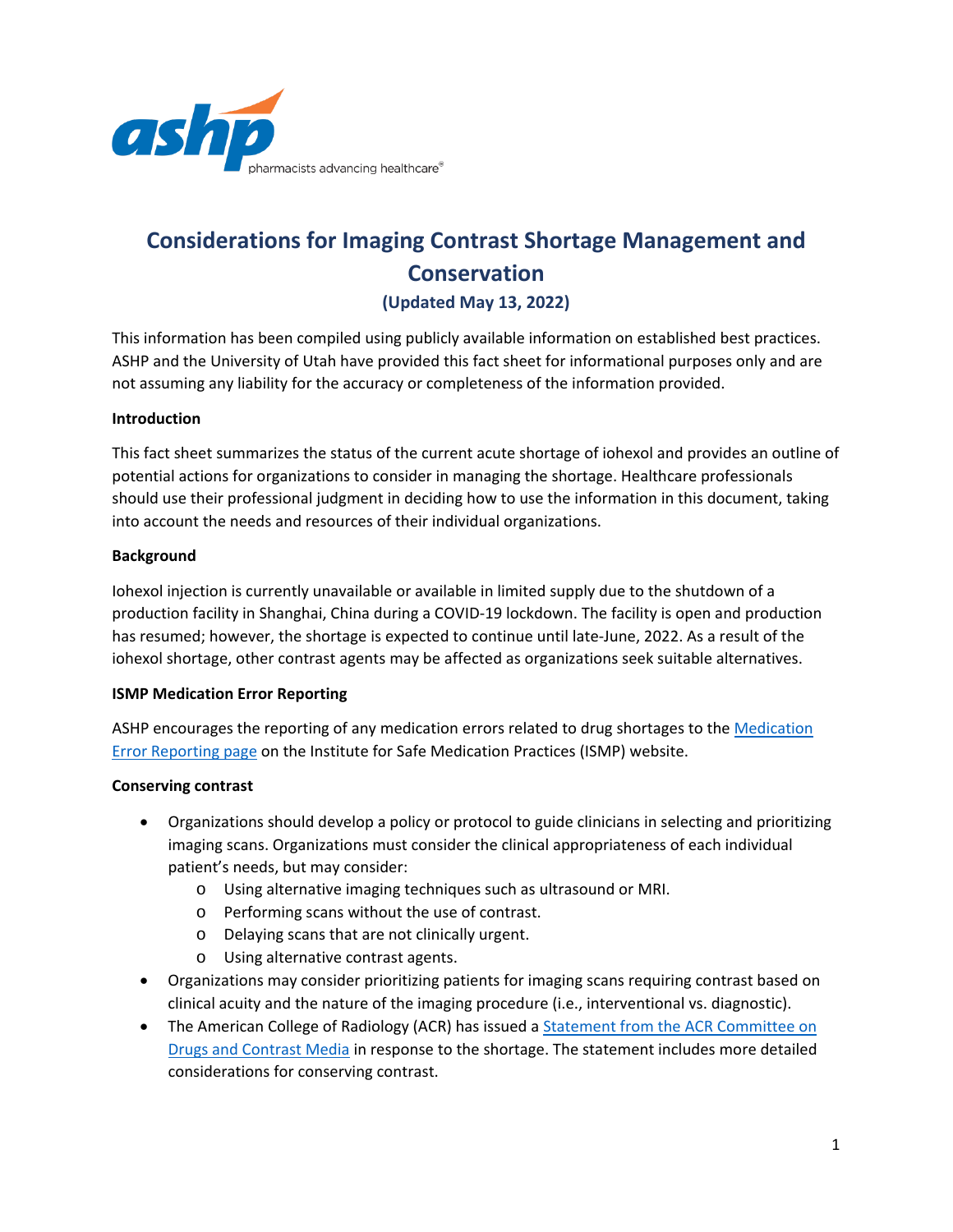# **Repackaging contrast**

ASHP has received several inquiries about the repackaging of commercially available containers of contrast. Products may be available as imaging bulk packages, pharmacy bulk packages, and single-dose containers (see Appendix A for listing of product types).

Organizations should be aware of the risks of inappropriate use of pharmacy bulk packages and singledose vials. ISMP published an [article in 2012](https://www.ismp.org/resources/inappropriate-use-pharmacy-bulk-packages-iv-contrast-media-increases-risk-infections) citing a CDC *MMWR* report of bacterial infections following the use of a single container of contrast used for multiple patients. The ISMP article reinforces the need for repackaging or multiple uses of a container, other than through the use of a contrast injection system, to be handled in a pharmacy's cleanroom according to USP Chapter  $\langle797\rangle$ <sup>1</sup>.

Organizations may choose to refrigerate repackaged contrast to allow a longer beyond-use-date (BUD) according to USP Chapter <797>. While the labeled storage information for iohexol and iodixanol do not include refrigerated temperatures, they do reference "controlled room temperature" storage. According to USP Chapter <659>:

"An article for which storage at *Controlled room temperature* is directed may, alternatively, be stored and shipped in a cool place or refrigerated, unless otherwise specified in the individual monograph or on the label."<sup>2</sup>

While refrigeration is an option based on USP Chapter <659>, organizations should be very careful not to freeze syringes. Consider including DO NOT FREEZE on the repackaged label.

# **Administering repackaged contrast**

Organizations may find that patients require multiple containers of contrast, either multiple repackaged syringes or a combination of commercially available containers and repackaged syringes. To maintain sterility and a closed system, organizations may consider employing a three-way stopcock to allow the connection of two containers to the contrast management system.

# **Repackaging iohexol**

#### Pharmacy bulk packages

- The product labeling for the pharmacy bulk packages contains an "in-use" time of 8 hours, defined as the "time within which the opened product is to be used."<sup>3,4</sup>
- FDA repackaging guidance for state-licensed pharmacies or federal facilities establishes the BUD of a repackaged product may not exceed the in-use time of the product labeling.<sup>4</sup>
- Per the FDA guidance, the BUD of a repackaged pharmacy bulk package of iohexol should not exceed **8 hours**.

#### Imaging bulk packages

- The imaging bulk package label states that it is only cleared for use with "automated contrast injection systems, contrast management systems, or contrast media transfer sets cleared for use with the contrast agent in this Imaging Bulk Package."<sup>5</sup>
- The product labeling for the imaging bulk packages also contains an in-use time of 8 hours, limiting the BUD of repackaged product to **8 hours**.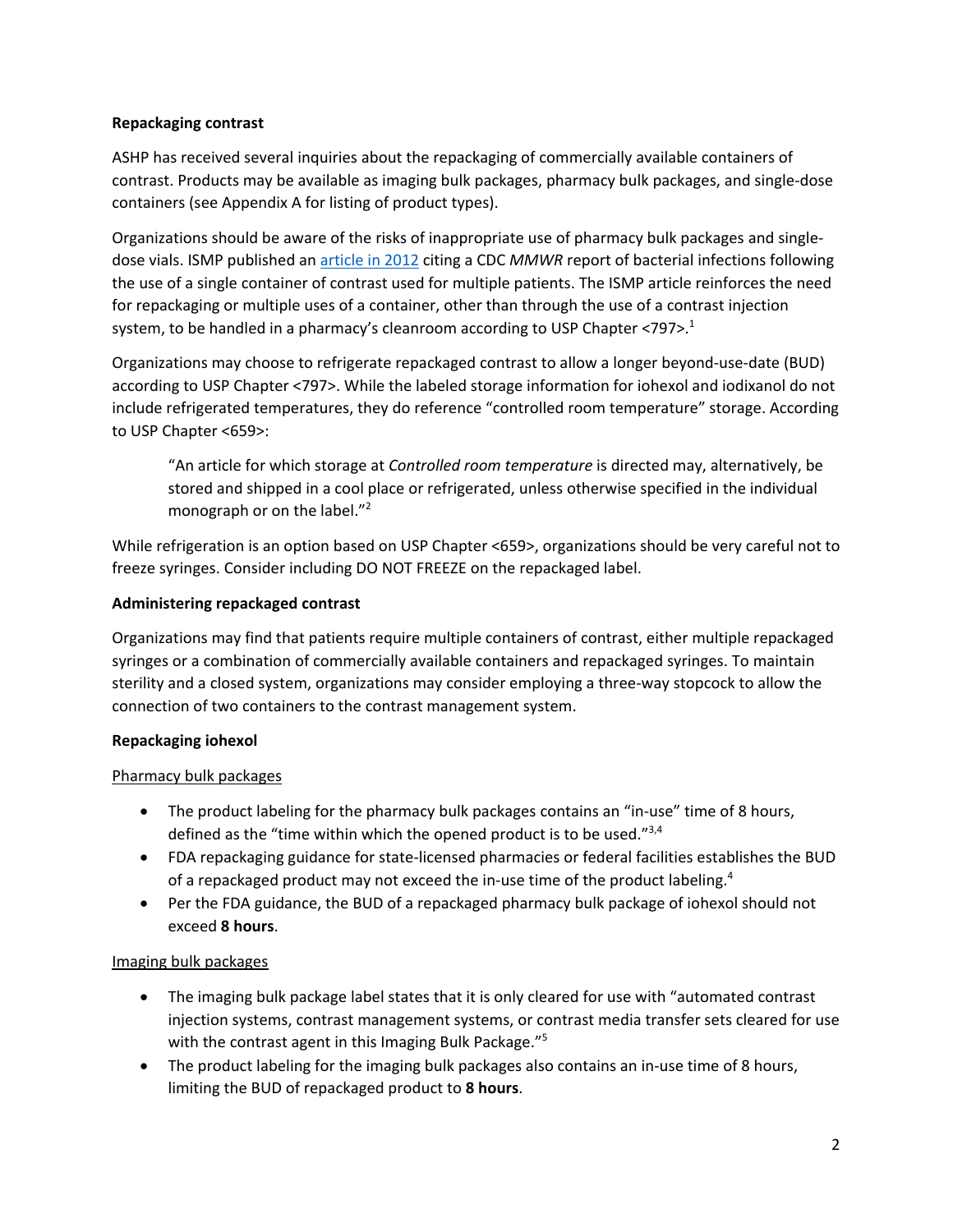### Single-dose vials

- Single-dose vials should be used for a single patient as part of a single injection.<sup>6</sup>
- If a single-dose vial must be used for more than one patient, either by splitting the dose or by repacking, organizations must follow USP Chapter <797> Pharmaceutical Compounding – Sterile Preparations.6
- The labeling for single-dose containers does not list an in-use time other than a 4-hour limit for use with automated contrast injection system or contrast management system. Therefore, FDA guidance for BUD assignment refers to USP Chapter <797>.7,4
- When assigning BUDs and determining storage, organizations must consider stability in the repackaged container and suitable temperature for the repackaged product.
	- o Iohexol labeling requires storage at controlled room temperature; therefore, organizations should assign the maximum BUD per room-temperature storage conditions.
	- o Iohexol is available in polypropylene bottles and therefore should remain stable in polypropylene syringes.
	- o Repackaging should not occur in polycarbonate syringes without more information from the manufacturer or results of stability indicating assays confirming suitability of polycarbonate containers.
- Repackaging is a form of batching and is considered medium-risk compounding under the current version of USP Chapter <797>.
	- o At controlled room temperature, the maximum BUD that can be assigned to iohexol repackaged per <797> medium-risk requirements is **30 hours**. 8
	- o If stored in a refrigerator, the maximum BUD that can be assigned to iohexol repackaged per <797> medium-risk requirements is **9 days.**<sup>8</sup>
- Note that in April, 2020, the USP Compounding Expert Committee issued the document *[Operational Considerations for Sterile Compounding During COVID-19 Pandemic](https://go.usp.org/l/323321/2020-04-11/345w2b)* that includes some additional information in response to staff, drug, and personal protective equipment shortages. 9
	- o The document supports risk-based enforcement discretion related to USP compounding standards and reflects options developed by the expert committee based on their expertise.
	- o For the assignment of BUDs, the document establishes that a BUD of **4 days** for medium-risk preparations stored at room temperature or **10 days** stored in a refrigerator. These BUDs are based on the draft revision to USP Chapter <797> that also establishes a 4-day BUD for Category 2 compounded sterile preparations stored at room temperature.9
	- o Organizations may consider adopting the BUD in the draft revision to USP Chapter <797> and *Operational Considerations* document after checking with their state board of pharmacy or other regulatory bodies to determine whether the extended BUD is allowed.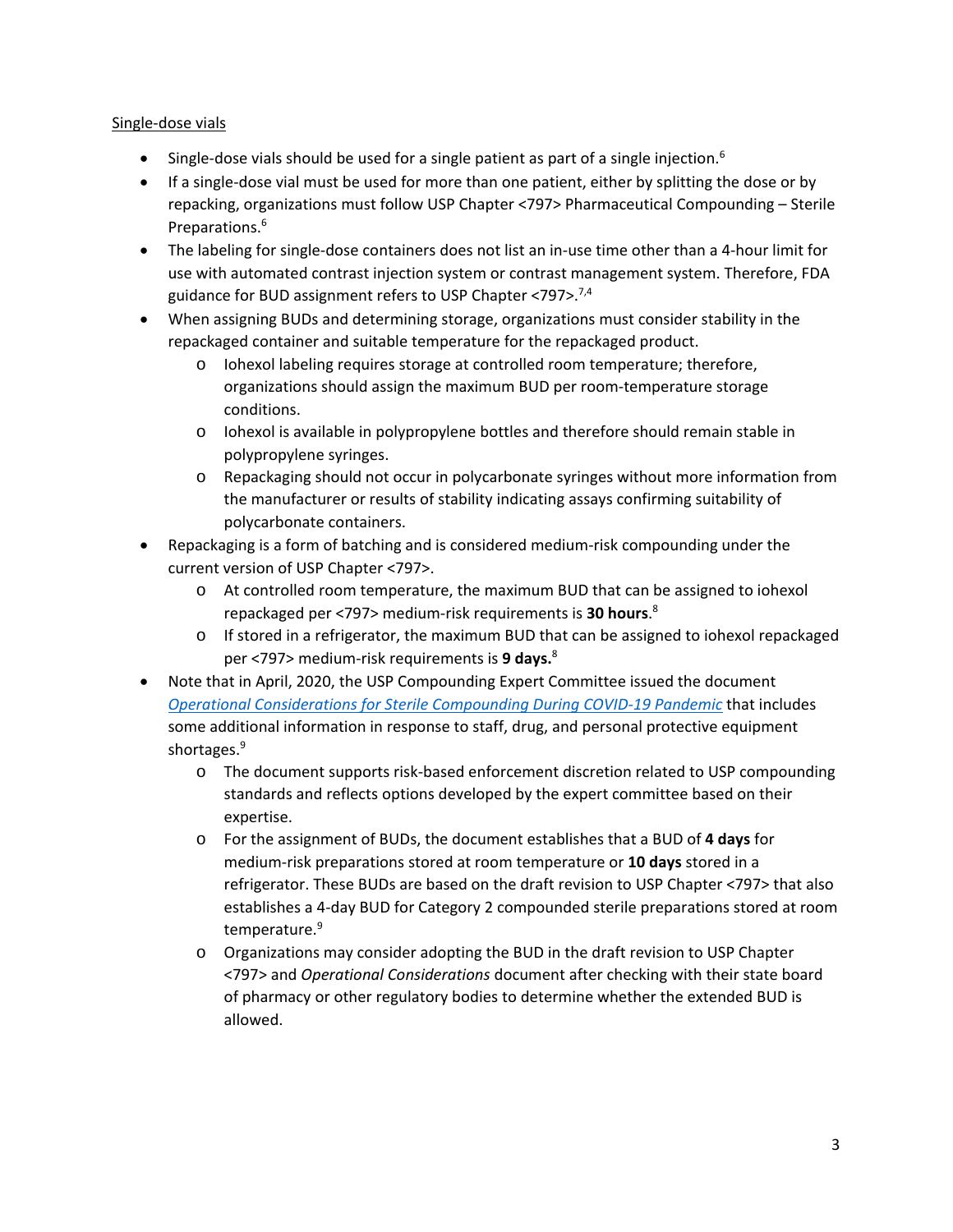# **Repackaging iodixanol**

The information for iohexol repackaging and BUDs also applies to iodixanol repackaging. Iodixanol is not available in an imaging bulk package.

### Pharmacy bulk packages

- The product labeling for the pharmacy bulk packages contains an "in-use" time of 8 hours, defined as the "time within which the opened product is to be used."<sup>10,4</sup>
- Per the FDA repackaging guidance, the BUD of a repackaged pharmacy bulk package of iodixanol should not exceed **8 hours**.

# Single-dose vials

- Single-dose vials should be used for a single patient as part of a single injection.<sup>6</sup>
- If a single-dose vial must be used for more than one patient, either by splitting the dose or by repacking, organizations must follow USP Chapter <797> Pharmaceutical Compounding – Sterile Preparations.6
- The labeling for single-dose containers does not list an in-use time other than a 4-hour limit for use with automated contrast injection system or contrast management system. Therefore, FDA guidance for BUD assignment refers to USP Chapter <797>.<sup>11,4</sup>
- When assigning BUDs and determining storage, organizations must consider stability in the repackaged container and suitable temperature for the repackaged product.
	- o Iodixanol is available in polypropylene bottles and therefore should remain stable in polypropylene syringes.
	- o Repackaging is a form of batching and is considered medium-risk compounding under the current version of USP Chapter <797>.
		- At controlled room temperature, the maximum BUD that can be assigned to iodixanol repackaged per <797> medium-risk requirements is **30 hours**. 8
		- If stored in a refrigerator, the maximum BUD that can be assigned to iodixanol repackaged per <797> medium-risk requirements is **9 days.**<sup>8</sup>
- Note that in April, 2020, the USP Compounding Expert Committee issued the document *[Operational Considerations for Sterile Compounding During COVID-19 Pandemic](https://go.usp.org/l/323321/2020-04-11/345w2b)* that includes some additional information in response to staff, drug, and personal protective equipment shortages.<sup>9</sup>
	- o The document supports risk-based enforcement discretion related to USP compounding standards and reflects options developed by the expert committee based on their expertise.
	- o For the assignment of BUDs, the document establishes that a BUD of **4 days** for medium-risk preparations stored at room temperature or **10 days** stored in a refrigerator. These BUDs are based on the draft revision to USP Chapter <797> that also establishes a 4-day BUD for Category 2 compounded sterile preparations stored at room temperature.9
	- o Organizations may consider using this extended BUD after checking with their state board of pharmacy or other regulatory bodies to determine whether the extended BUD is allowed.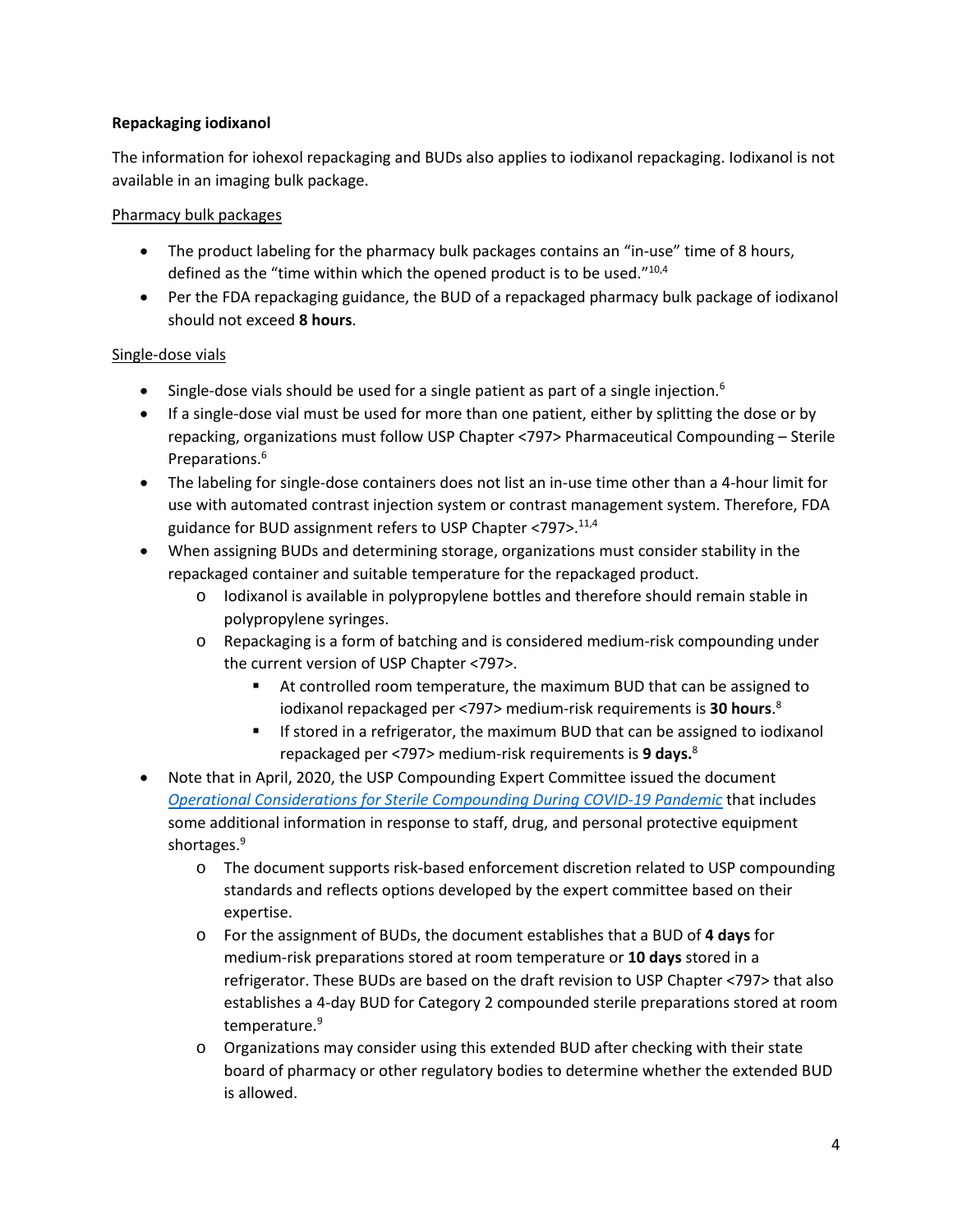# **References**

- 1. Institute for Safe Medication Practices (ISMP). *Inappropriate use of pharmacy bulk packages of IV contrast media increase risk of infections.* 2012. Available from: [https://www.ismp.org/resources/inappropriate-use-pharmacy-bulk-packages-iv-contrast](https://www.ismp.org/resources/inappropriate-use-pharmacy-bulk-packages-iv-contrast-media-increases-risk-infections)[media-increases-risk-infections](https://www.ismp.org/resources/inappropriate-use-pharmacy-bulk-packages-iv-contrast-media-increases-risk-infections)
- 2. United States Pharmacopeia (2022). *General Chapter, <659> Packaging and Storage Requirements.* USP-NF. Rockville, MD: United States Pharmacopeia.
- 3. Omnipaque. Pharmacy bulk package labeling. GE Healthcare Inc. 2022. Available from: [https://dailymed.nlm.nih.gov/dailymed/drugInfo.cfm?setid=442aed6e-6242-4a96-90aa](https://dailymed.nlm.nih.gov/dailymed/drugInfo.cfm?setid=442aed6e-6242-4a96-90aa-d988b62d55e8)[d988b62d55e8](https://dailymed.nlm.nih.gov/dailymed/drugInfo.cfm?setid=442aed6e-6242-4a96-90aa-d988b62d55e8)
- 4. Food and Drug Administration. Repackaging of certain human drug products by pharmacies and outsourcing facilities: guidance for industry. U.S. Department of Health and Human Services. January 2017. Available from:<https://www.fda.gov/media/90978/download>
- 5. Omnipaque. Imaging bulk package labeling. GE Healthcare Inc. 2018. Available from: [https://dailymed.nlm.nih.gov/dailymed/drugInfo.cfm?setid=ba2fb00e-ba4c-48d4-81ad-](https://dailymed.nlm.nih.gov/dailymed/drugInfo.cfm?setid=ba2fb00e-ba4c-48d4-81ad-93371a63a902)[93371a63a902](https://dailymed.nlm.nih.gov/dailymed/drugInfo.cfm?setid=ba2fb00e-ba4c-48d4-81ad-93371a63a902)
- 6. Centers for Disease Control and Prevention. *Questions about Single-dose/Single-use Vials.* 2019. Available from: [https://www.cdc.gov/injectionsafety/providers/provider\\_faqs\\_singlevials.html](https://www.cdc.gov/injectionsafety/providers/provider_faqs_singlevials.html)
- 7. Omnipaque. Single-dose vial labeling. GE Healthcare Inc. 2022. Available from: [https://dailymed.nlm.nih.gov/dailymed/drugInfo.cfm?setid=eee15ebe-d349-4497-acef-](https://dailymed.nlm.nih.gov/dailymed/drugInfo.cfm?setid=eee15ebe-d349-4497-acef-6abe7a8247fb)[6abe7a8247fb](https://dailymed.nlm.nih.gov/dailymed/drugInfo.cfm?setid=eee15ebe-d349-4497-acef-6abe7a8247fb)
- 8. United States Pharmacopeia (2022). *General Chapter,* 〈*797*〉 *Pharmaceutical Compounding— Sterile Preparations*. USP-NF. Rockville, MD: United States Pharmacopeia.
- 9. United States Pharmacopeia. *Operational Considerations for Sterile Compounding During COVID-19 Pandemic*. 2021. Available from:<https://go.usp.org/l/323321/2020-04-11/345w2b>
- 10. Visipaque. Pharmacy bulk package labeling. GE Healthcare Inc. 2022. Available from: [https://dailymed.nlm.nih.gov/dailymed/drugInfo.cfm?setid=2d964c13-88ad-43be-88d4](https://dailymed.nlm.nih.gov/dailymed/drugInfo.cfm?setid=2d964c13-88ad-43be-88d4-a3a7ea4d5b5e) [a3a7ea4d5b5e](https://dailymed.nlm.nih.gov/dailymed/drugInfo.cfm?setid=2d964c13-88ad-43be-88d4-a3a7ea4d5b5e)
- 11. Visipaque. Single-dose vial labeling. GE Healthcare Inc. 2022. Available from: [https://dailymed.nlm.nih.gov/dailymed/drugInfo.cfm?setid=e9d87b8c-7695-4c0f-8e81-](https://dailymed.nlm.nih.gov/dailymed/drugInfo.cfm?setid=e9d87b8c-7695-4c0f-8e81-000dedb5f66d) [000dedb5f66d](https://dailymed.nlm.nih.gov/dailymed/drugInfo.cfm?setid=e9d87b8c-7695-4c0f-8e81-000dedb5f66d)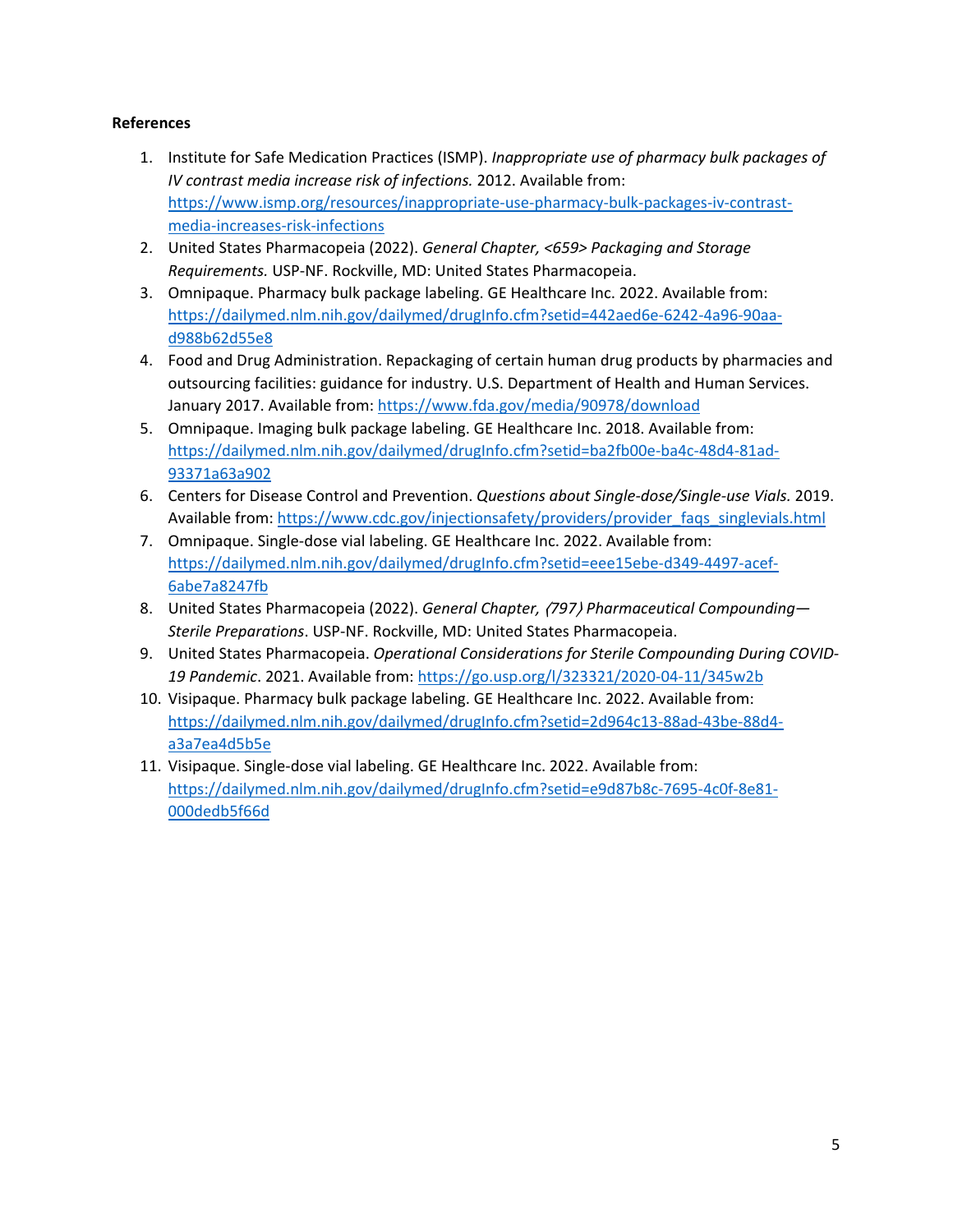# Appendix A

| Omnipaque™ (iohexol)         |               |              |  |
|------------------------------|---------------|--------------|--|
| Package size                 | Concentration | <b>NDC</b>   |  |
| <b>Imaging bulk package</b>  |               |              |  |
| 500 mL                       | 300 mg/mL     | 0407-1413-72 |  |
| 500 mL                       | 350 mg/mL     | 0407-1414-72 |  |
| <b>Pharmacy bulk package</b> |               |              |  |
| 500 mL                       | 300 mg/mL     | 0407-1413-68 |  |
| 500 mL                       | 350 mg/mL     | 0407-1414-98 |  |
| <b>Single-dose vial</b>      |               |              |  |
| 50 mL                        | 140 mg/mL     | 0407-1401-52 |  |
| $10 \mathrm{m}$              | 180 mg/mL     | 0407-1411-10 |  |
| 20 mL                        | 180 mg/mL     | 0407-1411-20 |  |
| $10 \mathrm{m}$ L            | 240 mg/mL     | 0407-1412-10 |  |
| 20 mL                        | 240 mg/mL     | 0407-1412-20 |  |
| 50 mL                        | 240 mg/mL     | 0407-1412-30 |  |
| 100 mL                       | 240 mg/mL     | 0407-1412-33 |  |
| 150 mL fill in 200 mL        | 240 mg/mL     | 0407-1412-34 |  |
| 200 mL                       | 240 mg/mL     | 0407-1412-35 |  |
| $10$ mL                      | 300 mg/mL     | 0407-1413-10 |  |
| 30 mL fill in 50 mL          | 300 mg/mL     | 0407-1413-59 |  |
| 50 mL                        | 300 mg/mL     | 0407-1413-61 |  |
| 75 mL fill in 100 mL         | 300 mg/mL     | 0407-1413-62 |  |
| 100 mL                       | 300 mg/mL     | 0407-1413-63 |  |
| 125 mL fill in 150 mL        | 300 mg/mL     | 0407-1413-53 |  |
| 125 mL fill in 200 mL        | 300 mg/mL     | 0407-1413-69 |  |
| 150 mL fill in 200 mL        | 300 mg/mL     | 0407-1413-65 |  |
| 200 mL                       | 300 mg/mL     | 0407-1413-66 |  |
| 50 mL                        | 350 mg/mL     | 0407-1414-89 |  |
| 75 mL fill in 100 mL         | 350 mg/mL     | 0407-1414-90 |  |
| 100 mL                       | 350 mg/mL     | 0407-1414-91 |  |
| 125 mL fill in 150 mL        | 350 mg/mL     | 0407-1414-76 |  |
| 125 mL fill in 200 mL        | 350 mg/mL     | 0407-1414-95 |  |
| 150 mL fill in 200 mL        | 350 mg/mL     | 0407-1414-93 |  |
| 200 mL                       | 350 mg/mL     | 0407-1414-94 |  |